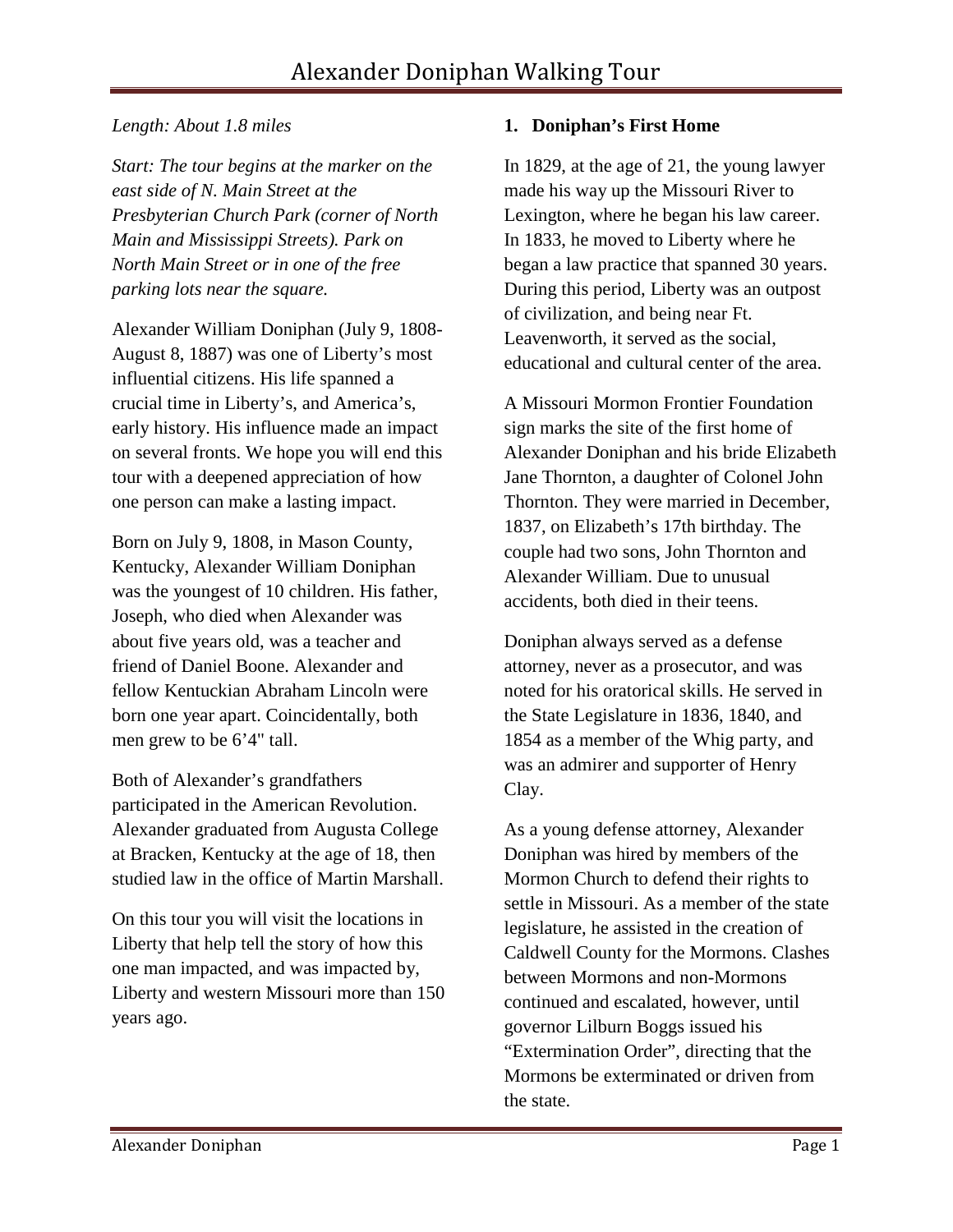*Walk north about 100 yards to the Historic Liberty Jail on the northwest corner of Mississippi and N. Main Streets.*

*Inside the Historic Liberty Jail you can see the original key to the jail in the foyer. The Liberty Jail has been rebuilt in a cutaway style. This helps you visualize the prisoners' cramped and gloomy quarters. The Historic Liberty Jail is owned and operated by the Church of Jesus Christ of Latter Day Saints, and is free and open to the public, 365 days a year.* 

#### **2. Friend to the Mormons**

Doniphan excelled in law, but he is chiefly remembered for his military career. By 1838, he had risen to the rank of brigadier general in the state militia. He led a large force of state troops against the Mormons, despite his efforts to avoid conflict with them. When Mormon prophet Joseph Smith was arrested by General Samuel Lucas and court martialed for treason, Lucas ordered Doniphan to execute Smith and other Mormon leaders. Doniphan refused and promised that if the Mormons were executed, he would see that the General would be prosecuted in the courts for Murder. General Lucas spared the Mormons and sent them instead to the Liberty Jail.

The Historic Liberty Jail is where Joseph Smith and five other Mormon leaders were held from December 1838 to April 1839. They were helpless while knowing that the Latter-day Saints were being driven from Missouri under the "extermination order" from the governor. The jail was a rough stone dungeon measuring 14 by 14 feet, with a ceiling just over 6 feet high. Only two

small barred windows allowed light and air into the cell. They suffered from winter weather, filthy conditions, hunger, and sickness.

While waiting for trial, Smith and his followers were allowed to escape custody and left the state, moving on to Nauvoo, Illinois. Doniphan is credited with saving the lives of Smith and his followers, and is still highly esteemed by Mormons.

*For the next stop on the tour, walk south on Main Street, about 100 yards, to the marker on the west side of N. Main Street next to the Presbyterian Church.*

### **3. Doniphan's Second Home**

From about 1830 until 1925 a house stood on this site, where Doniphan once lived. At other times the house was occupied by Peter H. Burnett, the first governor of California, and for many years the Hubbell family.

*Walk south on Main Street, take a left on Franklin Street, and cross to the center of the square. At the northwest corner of the Old Courthouse, you will see the Freedom Fountain.* 

### **4. Doniphan as a Slaveholder**

*The Liberty Freedom Fountain, presented by Clay County African-American Legacy, Inc in 2000, commemorates the accomplishments of African-Americans in Clay County's history and is near the location where slaves were regularly purchased and sold prior to the Civil War.*

Doniphan was a slaveholder, and supported the pro-slavery movement in Kansas and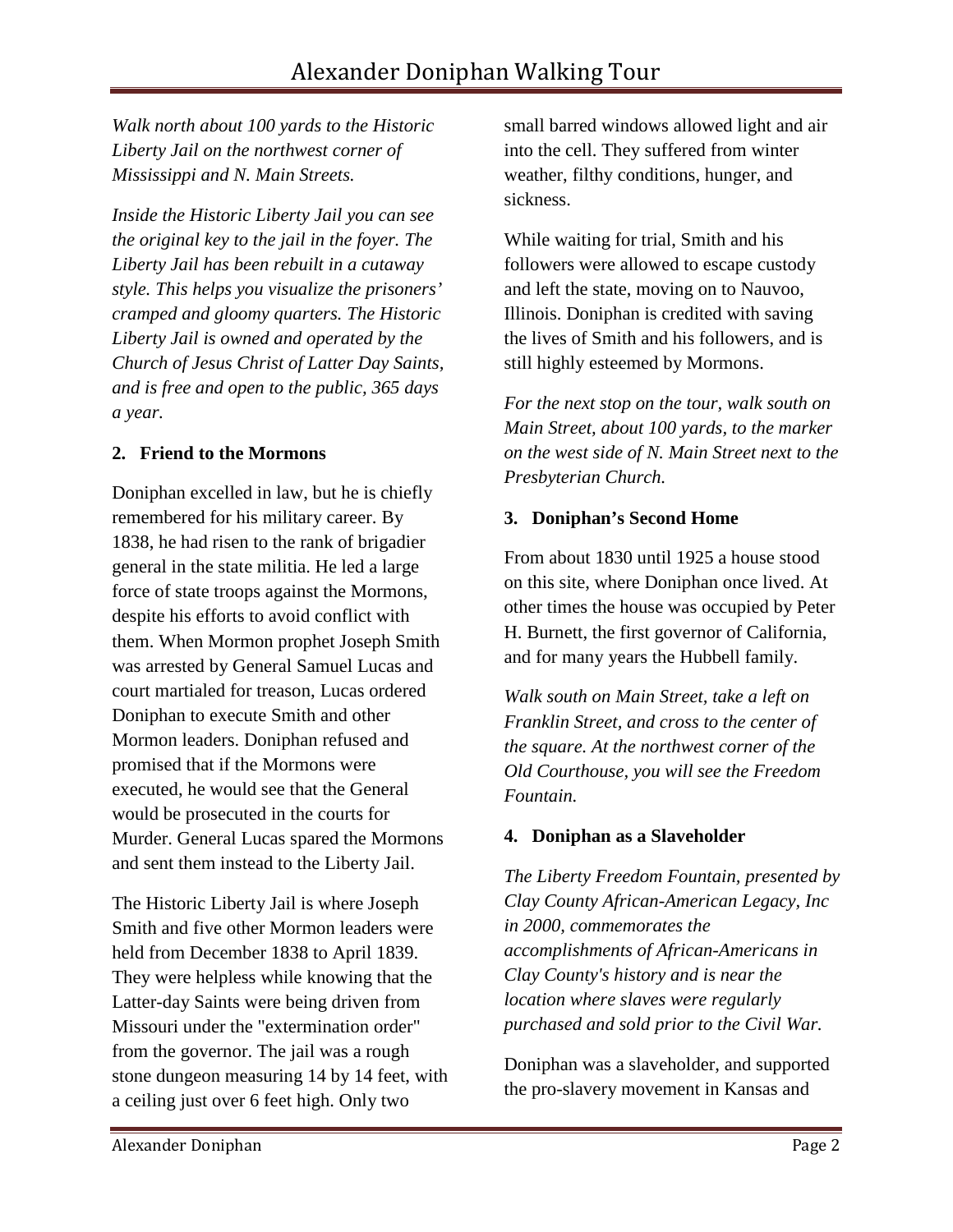Missouri, but did not participate in the raids into Kansas. He is believed to have provided "Old Sacramento," a cannon he brought back from Mexico for the "Sacking of Lawrence" in May 1856. He was also a director of the Clay County Pro-Slavery Aid Association, which raised funds for southerners who wanted to go to Kansas to further the pro-slavery cause.

Eventually, Doniphan advocated the gradual elimination of slavery only after it became apparent that the Republican Party and President Lincoln would make emancipation immediate.

(Interesting note: Abraham Lincoln received no votes in Clay County in the Presidential Election of 1860.)

Doniphan strongly opposed secession and favored neutrality for Missouri. Doniphan's position on Missouri's secession was in the "Conditional Unionist" camp. He was among those southern men who believed Missouri should resist coercion by the North, which forced seceding states back into the Union. They hoped Missouri could remain in the Union through a compromise that would provide a Constitutional guarantee for the South.

Early in 1861, Doniphan rallied about 6000 people in Liberty while he spoke from the Courthouse steps for two hours imploring Missourians to remain in the Union.

Doniphan went to the Washington Peace Conference in February 1861 but came away frustrated by its inability to hold the Union together.

Doniphan was offered a high command by the Union Army. He did not take an active part in the Civil War, likely because he did not want to fight against some of the same men he had led to Mexico fifteen years before, most of whom sided with the Confederates.

Doniphan instead relocated to St. Louis in 1863 to escape the political conflict in Liberty.

*On Franklin Street, cross Water Street and walk six blocks to the steps leading to Jewell Hall. (If you prefer not to walk, you will still have a good view of Jewell Hall from the Square.)*

### **5. Friend of Education**

Doniphan was named the first Clay County superintendent of schools in 1853. Prior to that, he had a crucial role in the founding of William Jewell College.

In 1843, Dr. William Jewell a physician, legislator, and Baptist layman from Columbia, Missouri, offered \$10,000 in land to start a Baptist college. His offer was declined because the Baptists were not well organized at that time. Jewell renewed the offer in 1848, and by that time the Baptists were eager to open a college. On February 27, 1849, the Missouri legislature granted a charter which created the first four-year men's college west of the Mississippi.

Jewell had stipulated that the college be in mid-Missouri.

Many towns in Missouri wanted the college, but residents of Clay County - led by Mexican War hero Alexander Doniphan -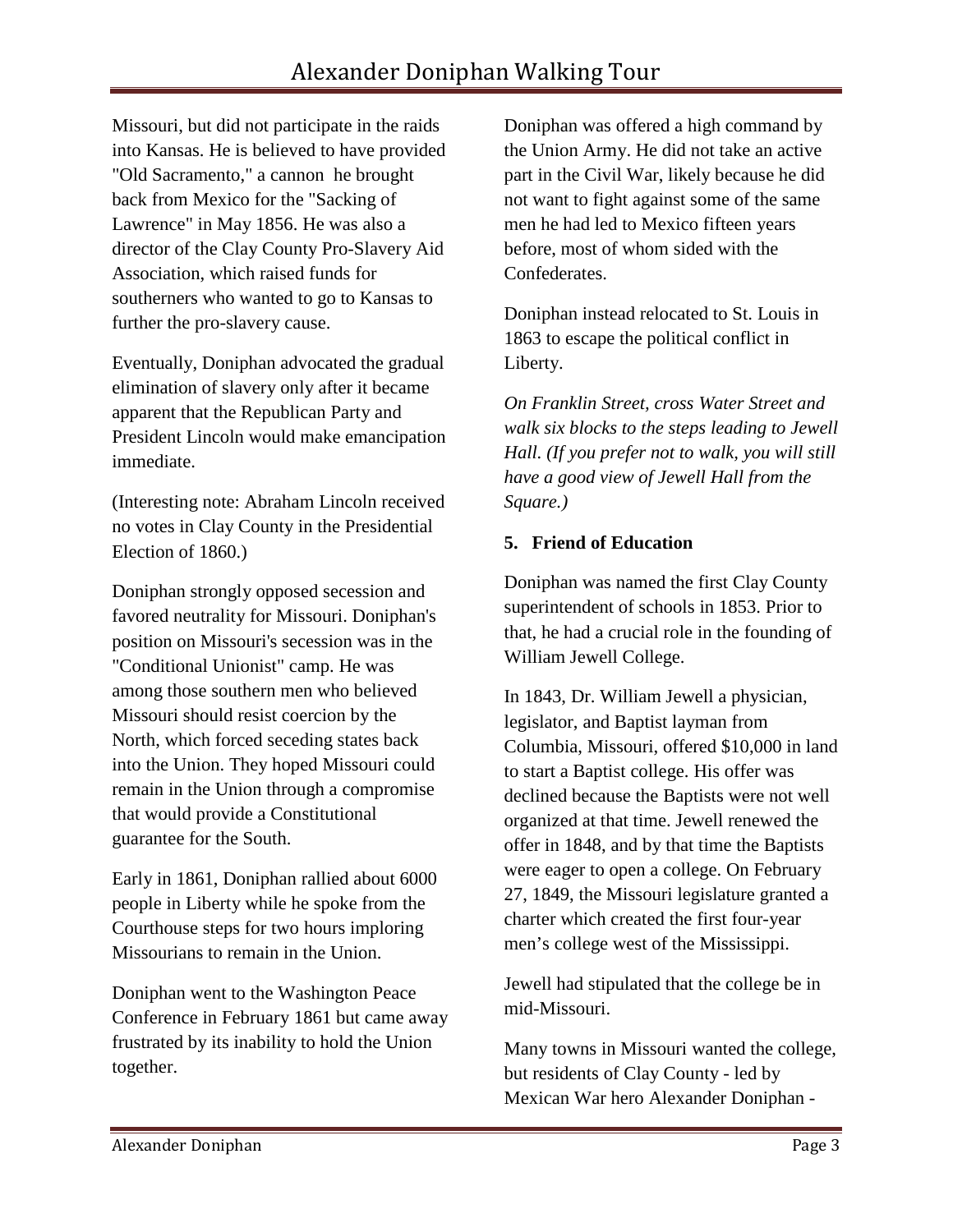succeeded in bringing the college to Liberty. Doniphan closed his law practice and personally traveled around Clay County soliciting subscriptions of \$48 each as an incentive for the new college to locate in Liberty. Doniphan was not a Baptist, nor a member of any other church at the time. Due to Doniphan's influence, however, the college was named in honor of its original benefactor, William Jewell.

In addition to Jewell and Doniphan, one of the founding members of the college's Board of Trustees was the Reverend Robert James. James was a Baptist minister who had also made a financial commitment to the new college, but soon followed fellow church members to California for the Gold Rush. Rev. Surprisingly, it was James' sons, Frank and Jesse, who eventually made good on their father's financial pledge to the college.

Dr. Jewell was engaged to supervise the construction of the first college building and, in fact, died from heatstroke while Jewell Hall was being built. Jewell Hall remains the centerpiece of the campus.

*Walk back to the square, and then left (south) on Water Street two blocks until you see the ceramic murals on the side of the Clay County Public Safety building. In the center is the Clay County War Memorial.* 

### **6. War Hero**

This war memorial shows the white doves of Anguish (on the left) and Serenity (on the right). Flanked by the white doves, soldiers from Missouri in all the great wars remind us of the price freedom. As the North

gestures to the South, the sallow image of Colonel Alexander Doniphan and his entourage march into history.

In 1846, the war between the U.S. and Mexico was in full swing and Doniphan enlisted, along with others from Clay County. Up and down the Missouri River, volunteers from each county enlisted and reported to Ft. Leavenworth. Doniphan was commissioned a Colonel of the 1st Regiment of Missouri Mounted Volunteers and he then led his men on the march to Santa Fe, under the command of General Stephen Kearny.

Thereafter, he was ordered to march south to Mexico with his regiment, composed of about 1000 men. A short battle was fought north of present-day El Paso, Texas and then they set out on a long march of about 300 miles to capture Chihuahua. In February, 1847, just north of that city, the Battle of the Sacramento River was fought, where Doniphan's forces overcame about 5000 Mexican soldiers and captured the city.

The men returned from the Gulf of Mexico via New Orleans by boat to a hero's welcome. Doniphan's campaign ended one year after it began, and a march of more than 5,500 miles. It is considered the longest march in military history since Alexander the Great crossed the Alps.

After the Mexican War, Alexander Doniphan was appointed by General Kearny to construct the code of civil laws known as the "Kearny code" in English and Spanish for the territory annexed from Mexico.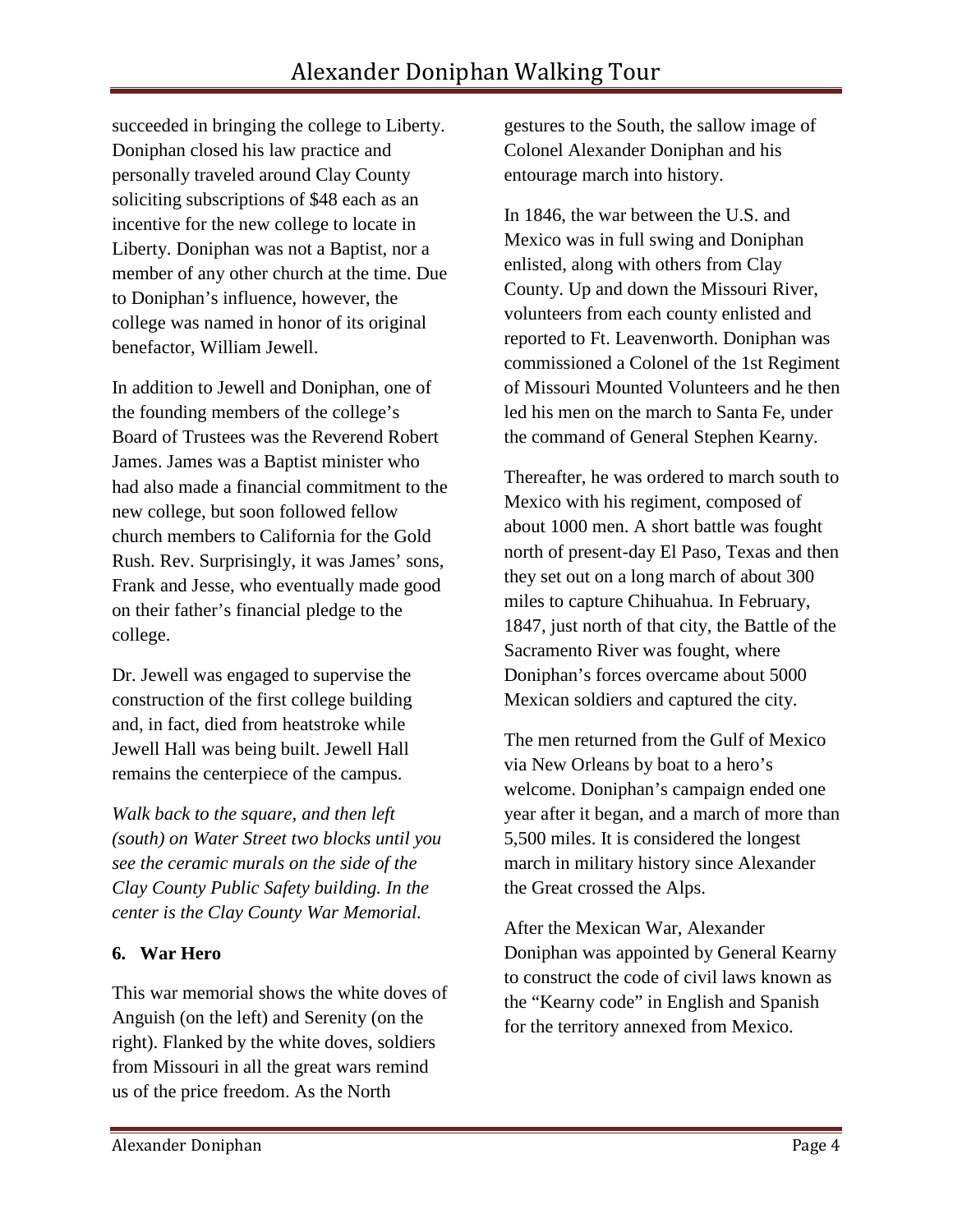*Walk south on Water Street ½ block to Mill Street. Turn right on Mill Street and then left on Gallatin and walk about four blocks to Shrader Street. Turn right on Shrader and you will see Fairview Cemetery, the final resting place of Alexander Doniphan. Look for the Doniphan obelisk near the cemetery's Rachel Street (which runs parallel with Shrader).* 

## **7. Doniphan Returns to Liberty One Last Time**

In 1863, Doniphan had moved from Liberty to St. Louis. Since he was a strong Unionist and many of his friends and clients were Southern sympathizers, he could not resolve the conflicts within himself so he lived in St. Louis during that period. After the war, Doniphan moved back to western Missouri, but not to Liberty. He settled during his later years in Ray County, and there, in the town of Richmond, he engaged in banking and the practice of law until his death on August 8, 1887.

He was finally returned to Liberty when he, along with his wife and family members, were buried in Liberty's Fairview Cemetery.

In 1912, through the efforts of the Alexander Doniphan Chapter of the Daughters of the American Revolution (DAR), the United States flag was hoisted above the Clay County Courthouse for the first time in more than 50 years. The DAR also placed a flag at the public school the same year.

If you are ever in Richmond, Missouri, look for the life-sized statue of Doniphan on the Courthouse lawn, erected in 1918.

To return to the square, retrace your steps to Gallatin Street. Walk north about four blocks to Kansas Street, then turn right (east) one block until you reach the square.

Hope you enjoyed this tour of Alexander Doniphan's life and your visit to Liberty!

References:

A speech by Juarenne Hester

Charles Clark

The Clay County Archives (with Judge R. Kenneth Elliott

Roger D. Launius, Alexander William Doniphan: Portrait of a Missouri Moderate

Becky Cardon Smith

Wikipedia

William Jewell College